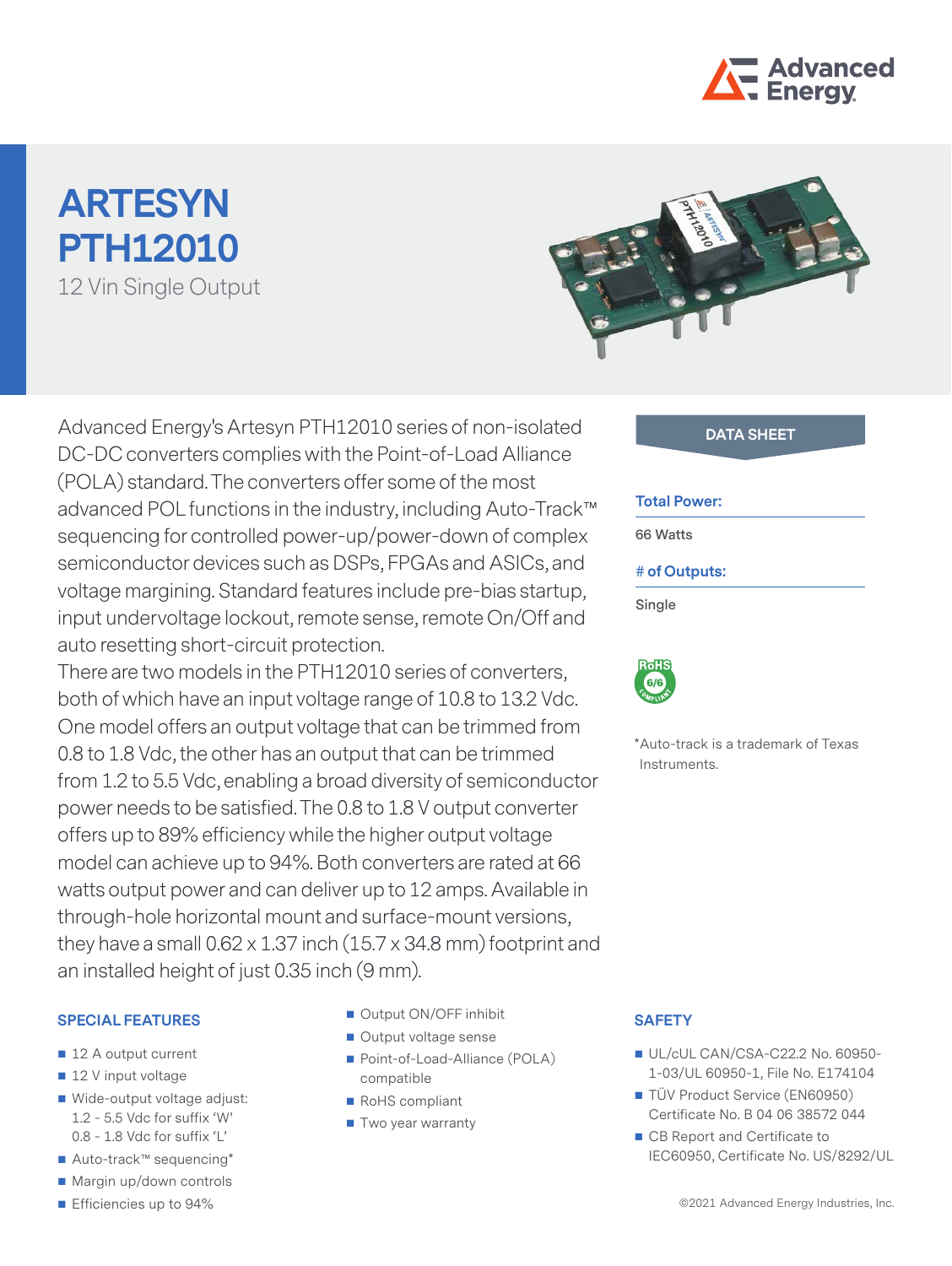### **ELECTRICAL SPECIFICATIONS**

| Input                    |                      |                                                          |  |  |
|--------------------------|----------------------|----------------------------------------------------------|--|--|
| Input voltage range      | (See Note 3)         | 10.8 - 13.2 Vdc                                          |  |  |
| Input current            | No load              | 10 mA typical                                            |  |  |
| Remote ON/OFF            | (See Note 1)         | Positive logic                                           |  |  |
| Start-up time            |                      | $1$ V/ms                                                 |  |  |
| Undervoltage lockout     |                      | 9.0 - 9.5 Vdc typical                                    |  |  |
| Track input voltage      | Pin 8 (See Notes 6)  | $±0.3$ Vin                                               |  |  |
| Output                   |                      |                                                          |  |  |
| Voltage adjustability    | (See Note 4)         | 1.2 - 5.5 Vdc (Suffix 'W')<br>0.8 - 1.8 Vdc (Suffix 'L') |  |  |
| Setpoint accuracy        |                      | ±2.0% Vo                                                 |  |  |
| Line regulation          |                      | ±10 mV typical                                           |  |  |
| Load regulation          |                      | ±12 mV typical                                           |  |  |
| Total regulation         |                      | ±3.0% Vo                                                 |  |  |
| Minimum load             |                      | 0A                                                       |  |  |
| Ripple and noise         | 20 MHz bandwidth     | 25 mV pk-pk                                              |  |  |
| Temperature co-efficient | $-40 °C$ to $+85 °C$ | ±0.5% Vo                                                 |  |  |
| Transient response       | (See Note 5)         | 70 µs recovery time<br>Overshoot/undershoot 100 mV       |  |  |
| Margin adjustment        |                      | ±5.0% Vo                                                 |  |  |

All specifications are typical at nominal input, full load at 25 °C unless otherwise stated.

Cin =  $560 \mu$ F, Cout =  $0 \mu$ F.

# **GENERAL SPECIFICATIONS**

| Efficiency              |                          | See Efficiency Table                                |
|-------------------------|--------------------------|-----------------------------------------------------|
| Insulation voltage      |                          | Non-isolated                                        |
| Switching frequency     | Suffix 'W'<br>Suffix 'L' | 300 - 400 kHz<br>200 - 300 kHz                      |
| Approvals and standards |                          | EN60950, UL/cUL60950                                |
| Material flammability   |                          | <b>UL94V-0</b>                                      |
| <b>Dimensions</b>       | $L \times W \times H$    | 34.80 x 15.75 x 9.00 mm<br>1.370 x 0.620 x 0.354 in |
| Weight                  |                          | 5 g (0.18 oz)                                       |
| <b>MTBF</b>             | Telcordia SR-332         | 7,092,000 hours                                     |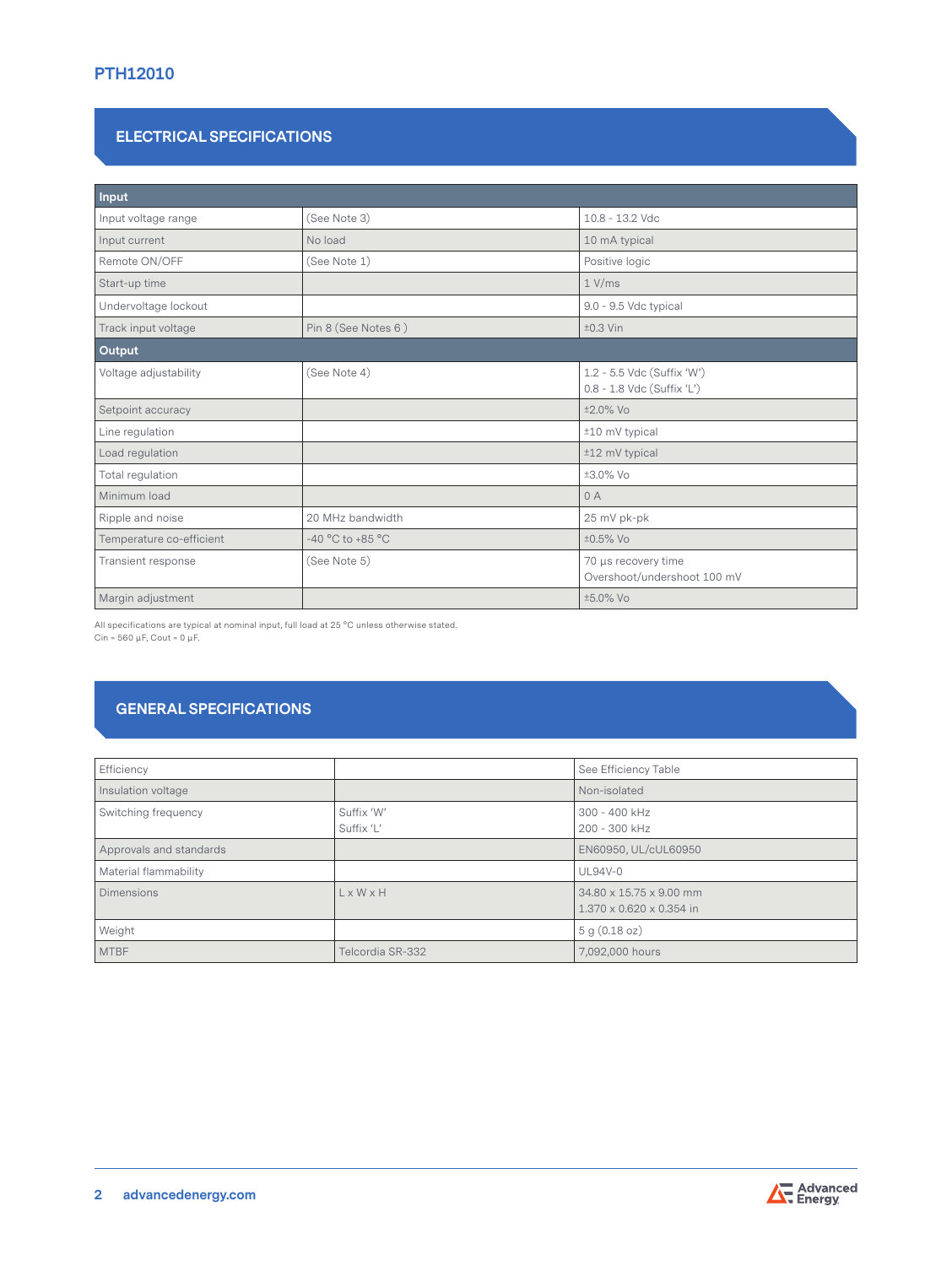# **EMC CHARACTERISTICS**

| Electrostatic discharge | EN61000-4-2, IEC801-2 |  |  |
|-------------------------|-----------------------|--|--|
| Conducted immunity      | LEN61000-4-6          |  |  |
| Radiated immunity       | EN61000-4-3           |  |  |

### **ENVIRONMENTAL SPECIFICATIONS**

| Thermal performance (See Note 2) | Operating ambient temperature<br>Non-operating temperature | -40 $^{\circ}$ C to +85 $^{\circ}$ C<br>-40 $^{\circ}$ C to +125 $^{\circ}$ C |  |
|----------------------------------|------------------------------------------------------------|-------------------------------------------------------------------------------|--|
| MSL ('Z' suffix only)            | JEDEC J-STD-020C                                           | Level 3                                                                       |  |
| Protection                       |                                                            |                                                                               |  |
| Short-circuit                    | Auto reset                                                 | 20 A typical                                                                  |  |

# **ORDERING INFORMATION**

| <b>Model</b>          | <b>Output Power</b> | <b>Input</b>      | Output          |        | Output Current   Output Current | <b>Efficiency</b> | Regulation        |          |
|-----------------------|---------------------|-------------------|-----------------|--------|---------------------------------|-------------------|-------------------|----------|
| Number <sup>(9)</sup> | (Max.)              | Voltage           | Voltage         | (Min.) | (Max.)                          | (Typical)         | Line <sup>®</sup> | Load     |
| PTH12010L             | 66 W                | $10.8 - 13.2$ Vdc | $0.8 - 1.8$ Vdc | 0 A    | 12 A                            | 89%               | $±10$ mV          | $±12$ mV |
| PTH12010W             | 66 W                | 10.8 - 13.2 Vdc   | $1.2$ - 5.5 Vdc | 0 A    | 12 A                            | 94%               | $±10$ mV          | $±12$ mV |

# **PART NUMBER SYSTEM WITH OPTIONS**

| Product<br>Family                       | Input Voltage | Output<br>Current | Mechanical<br>Package | Output Voltage<br>Code        | Pin Option <sup>(8)</sup> | Mounting<br>Options                                                                                 | Pin Option                                                 |
|-----------------------------------------|---------------|-------------------|-----------------------|-------------------------------|---------------------------|-----------------------------------------------------------------------------------------------------|------------------------------------------------------------|
| <b>PTH</b>                              | 12            | 01                |                       | W                             | A                         |                                                                                                     |                                                            |
| Point-of-Load<br>Alliance<br>compatible | $12 = 12 V$   | $01 = 12 A$       | Always 0              | $W = Wide$<br>. = Low Voltage |                           | $D =$ Horizontal<br>through-hole<br>(RoHS 6/6)<br>$Z = Surface$ -mount<br>solder ball (RoHS<br>6/6) | No Suffix = Trays<br>$T = \text{Tape}$ and<br>$Reel^{(8)}$ |

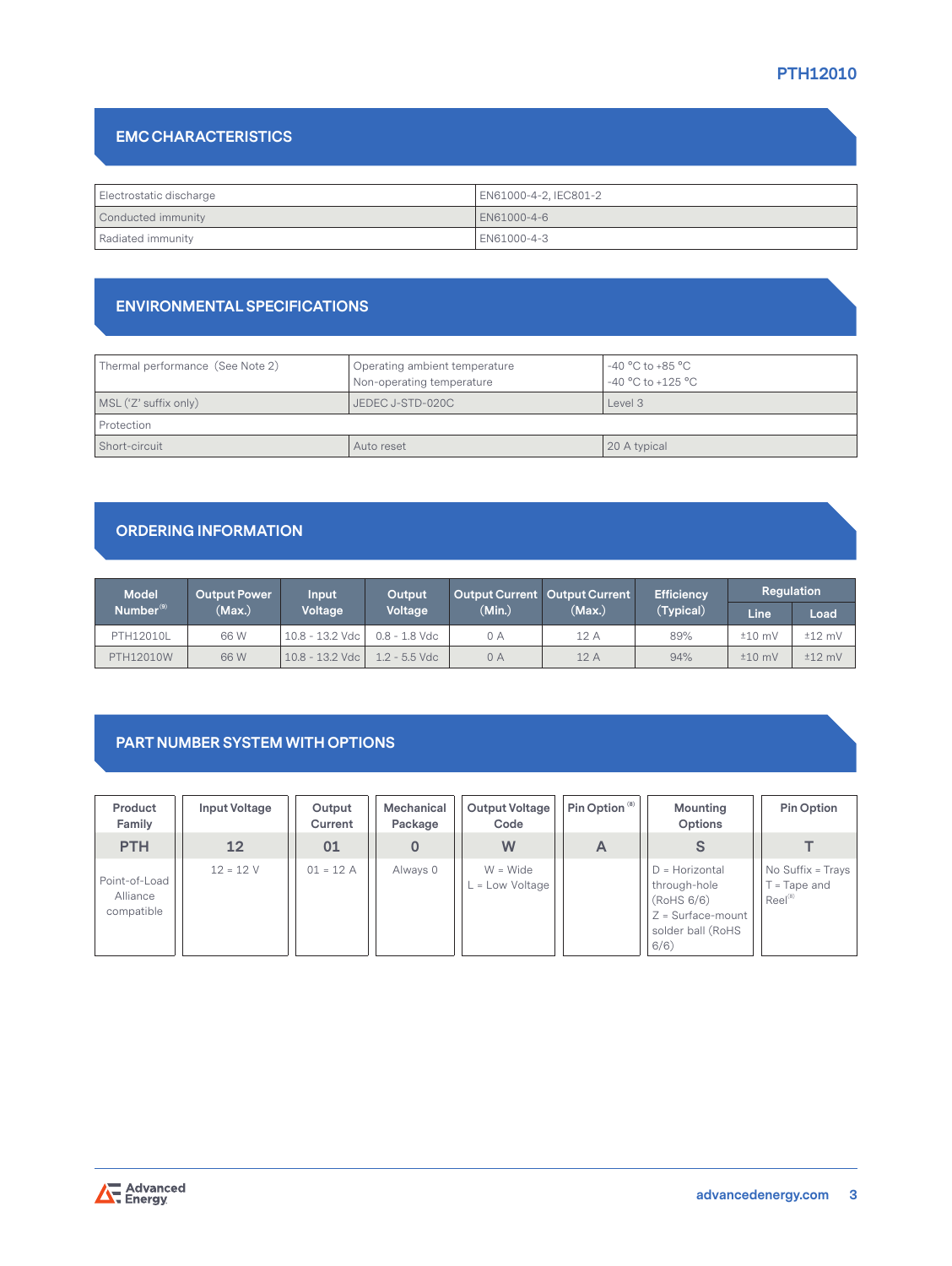# **OUTPUT VOLTAGE ADJUSTMENT**

The ultra-wide output voltage trim range offers major advantages to users who select the PTH12010. It is no longer necessary to purchase a variety of modules in order to cover different output voltages. The output voltage can be trimmed in a range of 1.2 - 5.5 V for suffix 'W' and 0.8 - 1.8 Vdc for suffix 'L'. When the PTH12010 converter leaves the factory the output has been adjusted to the default voltage of 1.2 V for the PTH12010W and 0.8 V for the PTH12010L.

| Efficiency Table: PTH12010W (lo = 8 A) |            |  |  |  |
|----------------------------------------|------------|--|--|--|
| Output Voltage                         | Efficiency |  |  |  |
| $Vo = 5.0 V$                           | 94%        |  |  |  |
| $Vo = 3.3 V$                           | 93%        |  |  |  |
| $Vo = 2.5 V$                           | 91%        |  |  |  |
| $Vo = 2.0 V$                           | 90%        |  |  |  |
| $Vo = 1.8 V$                           | 89%        |  |  |  |
| $Vo = 1.5 V$                           | 88%        |  |  |  |
| $Vo = 1.2 V$                           | 86%        |  |  |  |
| Efficiency Table: PTH12010L (lo = 8 A) |            |  |  |  |
| Output Voltage                         | Efficiency |  |  |  |
| $Vo = 1.8 V$                           | 89%        |  |  |  |
| $Vo = 1.5 V$                           | 88%        |  |  |  |
| $Vo = 1.2 V$                           | 86%        |  |  |  |
| $Vo = 1.0 V$                           | 84%        |  |  |  |
| $Vo = 0.8 V$                           | 82%        |  |  |  |

Notes:

1. Remote ON/OFF. Positive Logic

ON: Pin 3 open; or V > Vin - 0.5 V

OFF: Pin 3 GND; or V < 0.8 V (min - 0.2 V).

2. See Figures 1, 2 and 3 for safe operating curves for the PTH12010W and Figures 6 & 7 for the PTH12010L.

3. A 560 μF electrolytic input capacitor is required for proper operation. The capacitor must be rated for a minimum of 800 mA rms of ripple current.

4. An external output capacitor is not required for basic operation. Adding 330 μF of distributed capacitance at the load will improve the transient response.

5. 1 A/μs load step, 50 to 100% Iomax, Cout = 330 μF.

6. If utilized Vout will track applied voltage by ±0.3 V (up to Vo set point).

7. Tape and reel packaging only available on the surface-mount versions.

8. NOTICE: Some models do not support all options. Please contact your local Artesyn representative or use the on-line model number search tool at http://www.artesyn.com to find a suitable alternative.

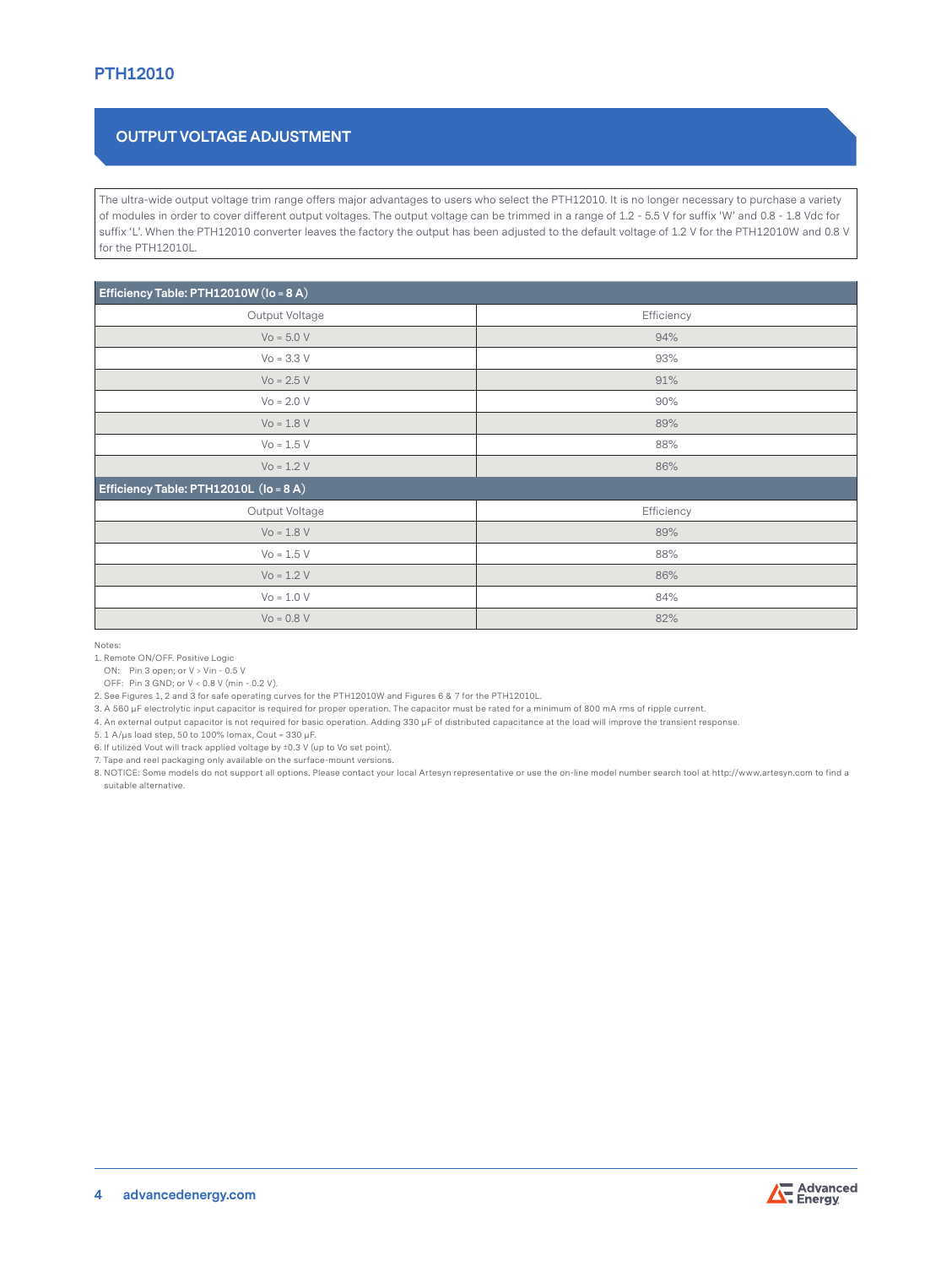#### **PTH12010W CHARACTERISTIC DATA**



**Figure 1 - Safe Operating Area Vin = 12 V, Output Voltage = 5 V (See Note A)**



**Figure 2 - Safe Operating Area Vin = 12 V, Output Voltage = 3.3 V (See Note A)**



**Figure 3 - Safe Operating Area Vin = 12 V, Output Voltage ≤ 1.8 V (See Note A)**



#### **Figure 5 - Standard Application**

Notes:

A. SOA curves represent the conditions at which internal components are within the Artesyn derating guidelines.<br>B. Characteristic data has been developed from actual products tested at 25 °C. This data is considered typica





**Figure 4 - Eciency vs Load Current Vin = 12 V (See Note B)**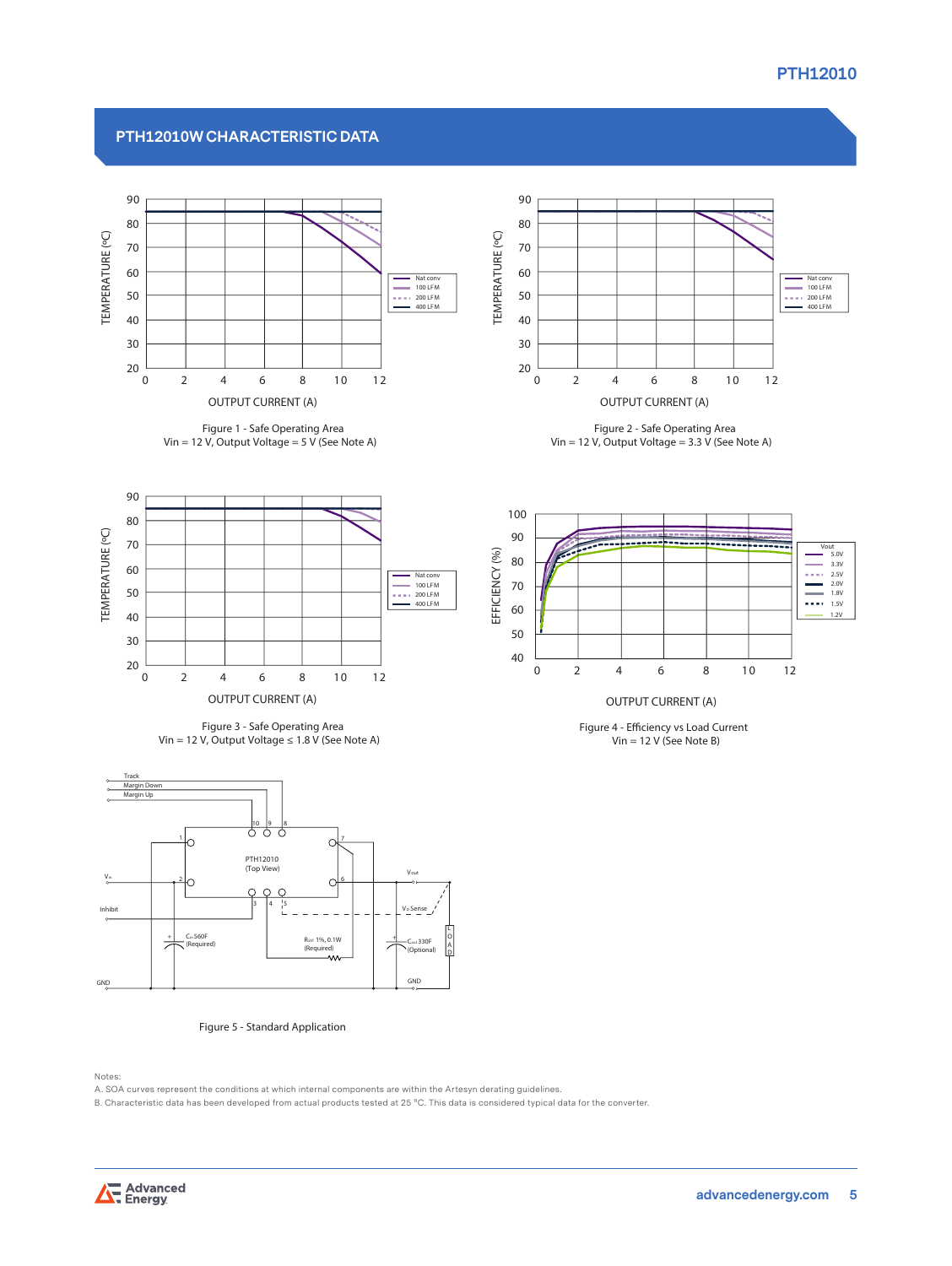# **PTH12010L CHARACTERISTIC DATA**



**Figure 6 - Safe Operating Area Vin = 12 V, Output Voltage ≤ 1.8 V (See Note A)**



#### **Figure 8 - Standard Application**

Notes:

A. SOA curves represent the conditions at which internal components are within the Artesyn derating guidelines.<br>B. Characteristic data has been developed from actual products tested at 25 °C. This data is considered typica



**Figure 7 - Eciency vs Load Current Vin = 12 V (See Note B)**

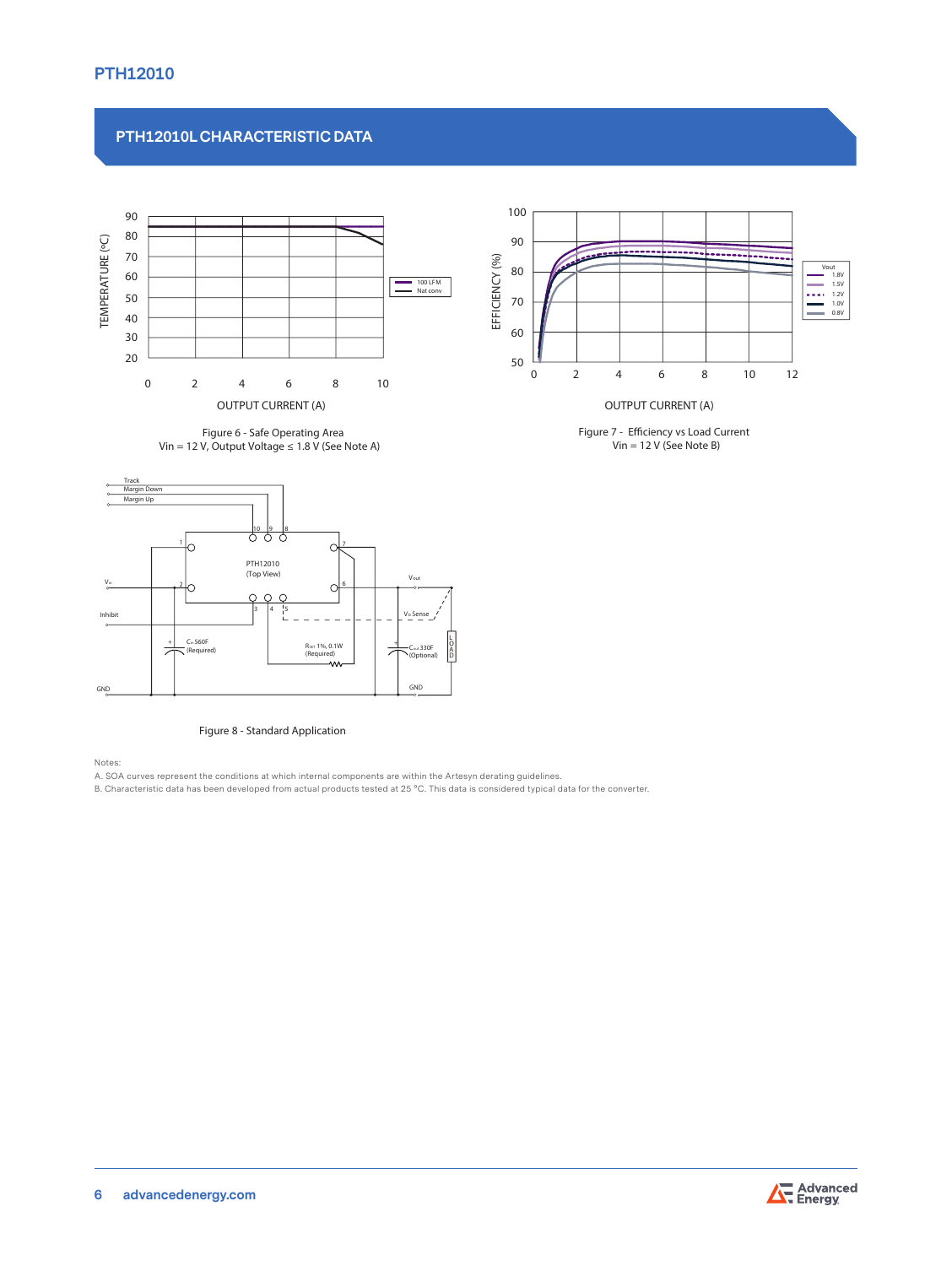

#### **MECHANICAL DRAWINGS**

#### **Plated through-hole**



#### **Surface-mount**



| <b>Pin Assignments</b>   |              |  |  |  |
|--------------------------|--------------|--|--|--|
| Pin                      | Function     |  |  |  |
| $\mathbf{1}$             | Ground       |  |  |  |
| $\overline{2}$           | Vin          |  |  |  |
| 3                        | Inhibit*     |  |  |  |
| 4                        | Vo adjust    |  |  |  |
| 5                        | Vo sense     |  |  |  |
| 6                        | Vout         |  |  |  |
| $\overline{7}$           | Ground       |  |  |  |
| 8                        | Track        |  |  |  |
| 9                        | Margin down* |  |  |  |
| 10                       | Margin up*   |  |  |  |
| *Denotes negative logic: |              |  |  |  |
| Open = Normal operation  |              |  |  |  |
| Ground = Function active |              |  |  |  |